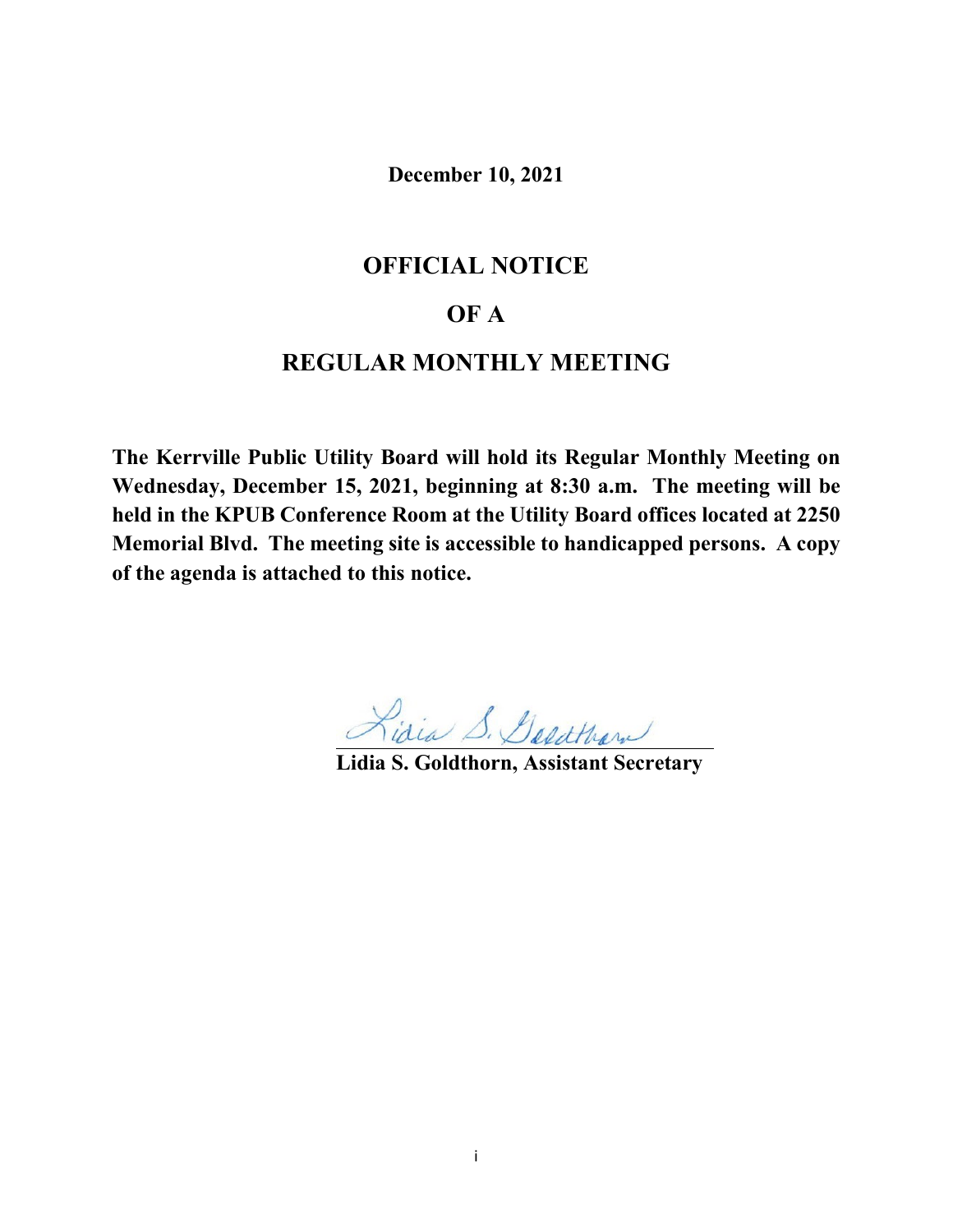# **AGENDA KERRVILLE PUBLIC UTILITY BOARD REGULAR MONTHLY MEETING WEDNESDAY, DECEMBER 15, 2021, 8:30 A.M. KPUB CONFERENCE ROOM KERRVILLE PUBLIC UTILITY BOARD OFFICES 2250 MEMORIAL BLVD. KERRVILLE, TEXAS**

# **KPUB MEETING PROCEDURES, BOARD OF TRUSTEES AND STAFF SAFETY MEASURES, AND CITIZEN PARTICIPATION GUIDELINES**

*Due to the recent increase of Coronavirus positive cases in Kerr County, standard safety protocols will be observed by the Kerrville Public Utility Board, KPUB staff, and citizens/visitors attending the meeting. Masks are voluntary and highly encouraged. Six-foot distance seating will be observed and visitor seating will be designated.*

# **1. CALL TO ORDER**

#### **2. PLEDGE OF ALLEGIANCE**

#### **3. APPROVAL OF MINUTES**

Discussion and consideration of the November 17, 2021, Regular Monthly Board Meeting Minutes ..............................................................................................................................................

#### **4. CITIZEN/CONSUMER OPEN FORUM:**

Members of the public may address the Board. Prior to speaking, each speaker must sign in with their name, address and the topic to be addressed. The Board may not discuss or take any action on an item not on the agenda but may place the issue on a future agenda. The number of speakers will be limited to the first ten speakers and each speaker is limited to four minutes.

#### **5. ANNOUNCEMENTS OF COMMUNITY INTEREST:**

Announcements of community interest, including expressions of thanks, congratulations, or condolences; information regarding holiday schedules; honorary recognition of KPUB officials, employees; reminders about upcoming events sponsored by KPUB. No action taken.

*\*Please note: The January Regular Monthly Board Meeting is tentatively scheduled for Wednesday, January 19, 2022 at 8:30 a.m.*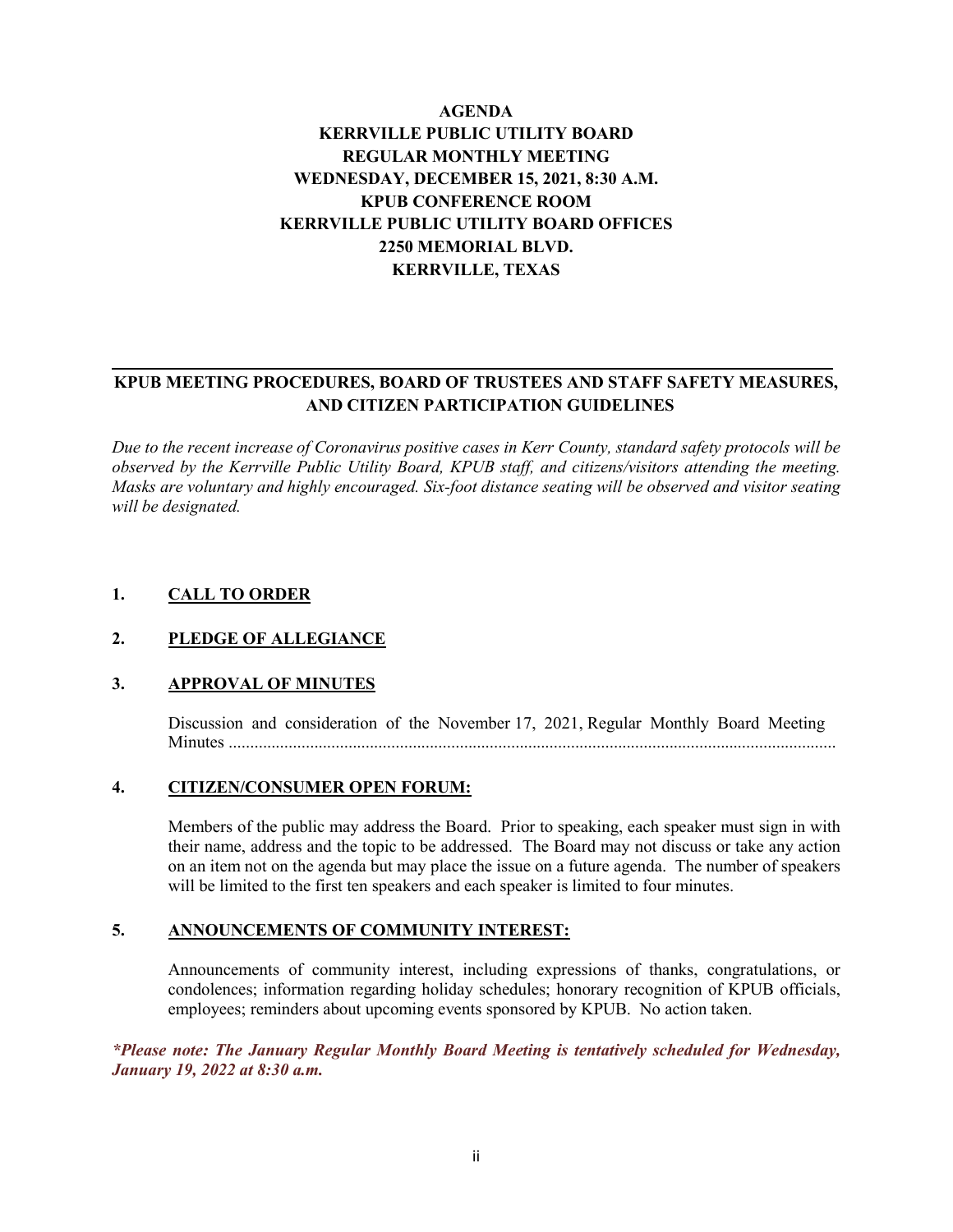### **6. CONSENT AGENDA:**

These items are considered routine and can be approved in one motion unless a Board Member asks for separate consideration of an item. It is recommended that the Board approve the following items which will grant the General Manager to take all actions necessary for each approval:

- 6A. RESOLUTION NO. 21-30 AMY DOZIER, DIRECTOR OF FINANCE. A Resolution approving payment to various providers of services or supplies ……………………………
- 6B. APPROVAL AND REPORTING OF PURCHASES AND SALES:
	- 1. Construction Services, Approval to Increase Purchase Order Amount to LineTec from \$500,000 to \$750,000 – (Howard Hall, Field Services Supervisor) …………………….
	- 2. Bid No. 2979, Overhead Transformers, Approval to Increase Purchase Order Amount from \$48,390 to \$50,490 – (Damon Richardson, Purchasing Agent) …………………..

#### **7. MOTION TO VOTE AND RECESS THE PUBLIC MEETING AND RECONVENE IN AN EXECUTIVE CLOSED SESSION:**

#### **I. EXECUTIVE CLOSED SESSION – CONSULTATION WITH ATTORNEY:**

In accordance with Texas Statutes Subchapter D, Chapter 551, Government Code Section §551.071, the Kerrville Public Utility Board will recess for the purpose of "Consultation With Attorney" regarding the following matter:

A. Consultation with Attorney Regarding Pending or Contemplated Litigation – Mike Wittler, CEO

# **II. EXECUTIVE CLOSED SESSION – COMPETITIVE MATTERS:**

In accordance with Texas Statutes Subchapter D, chapter 551, Government Code Section §551.086, the Kerrville Public Utility Board will recess to discuss and take any necessary action on the following "Competitive Matters":

- A. Bidding and pricing information for purchased power, general and fuel, and Electric Reliability Council of Texas bids, prices, offers, and related services and strategies; Risk management information, contracts, and strategies, including fuel hedging and storage;
	- (1) Discussion on Hedging Activities, ERCOT Invoicing and Purchased Power Contracts – Mike Wittler, CEO

# **8. CONSIDERATION AND ACTION AS A RESULT OF EXECUTIVE CLOSED SESSIONS:**

# **9. CONSIDERATION AND ACTION ON RESOLUTION NO. 21-31 – AMY DOZIER, DIRECTOR OF FINANCE:**

Discussion and consideration of a Resolution for the annual approval of the Board's Investment Policy and Strategy, which also includes authorized brokers and dealers ………………..………….